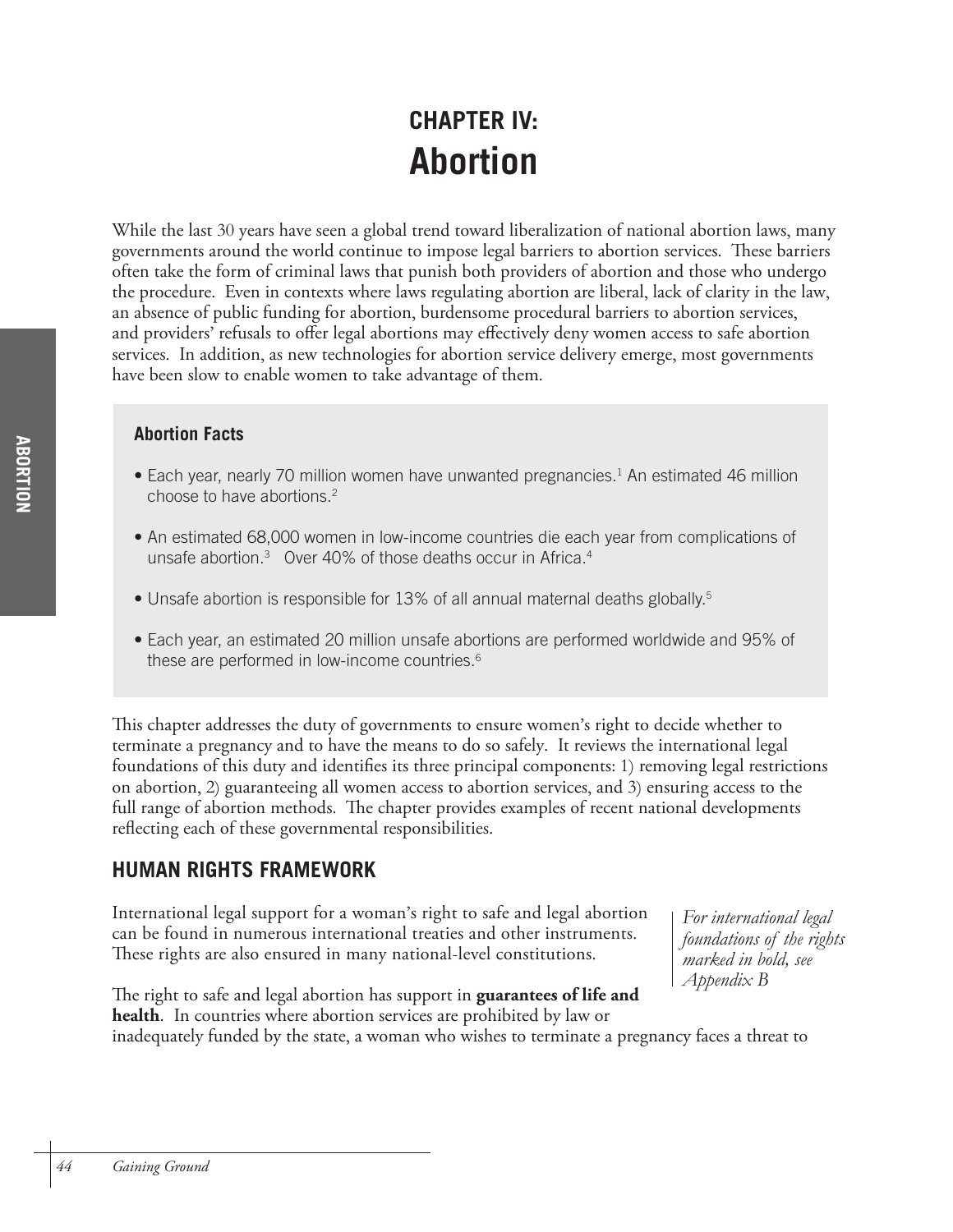her physical, mental, and social well-being. If she turns to an untrained provider or attempts to selfinduce an abortion, she may undergo an unsafe procedure with devastating effects on her physical health. The most common complications caused by unsafe abortion include incomplete abortion, infection, hemorrhage, and injury to internal organs. These complications may result in infertility, lifelong injury, or even death.

Women have a **right to reproductive self-determination**. This right is supported in international guarantees of the rights to physical integrity and privacy and protects the right to make decisions about one's body—particularly those that affect reproductive capacity. The global community has repeatedly acknowledged the right to decide freely and responsibly the number and spacing of one's children. This right entitles women access to all safe, effective means of controlling their family size, and therefore supports access to abortion.

Restrictions on access to abortion violate women's **right to freedom from discrimination**. Restrictions on abortion discriminate against women by criminalizing a health-care procedure that only women need, thus compromising their rights to health and autonomy in reproductive decisionmaking. The impact of abortion restrictions are felt primarily by women, who bear the physical and emotional burden of carrying an unwanted pregnancy to term or risking their lives and health by undergoing unsafe abortions.

Women's **right to enjoy the benefits of scientific progress** entitles them to the full range of technologies for the safest abortion care. As the medical and scientific communities make advances in abortion technologies, governments must seek to help all women benefit from those advances.

**These legal guarantees give rise to the following governmental duties:**

- **Governments should remove legal restrictions on abortion.** Liberalization of abortion laws can be incremental, with exceptions made to criminal prohibitions for certain circumstances. More sweeping liberalization can include removal of abortion from the criminal code and reinforcement of abortion rights in a national constitution. Procedural barriers, such as requirements for parental consent and early gestational limits for abortion, should be removed.
- **Governments should ensure the accessibility of abortion.** The many potential barriers to obtaining an abortion mean that governments have multiple obligations to overcome those barriers. To remove obstacles to legal abortion, governments must:
	- vadopt protocols to ensure that all health-care providers know how to provide safe abortion care;
	- $\triangle$ instruct women and providers about the steps they must take to comply with requirements for a legal abortion;
	- vensure that lack of financial means does not impede access; and
	- v pass legislation and policies that clearly outline the circumstances under which providers' conscientious objection is permissible and take measures to ensure that women can still access reproductive health services.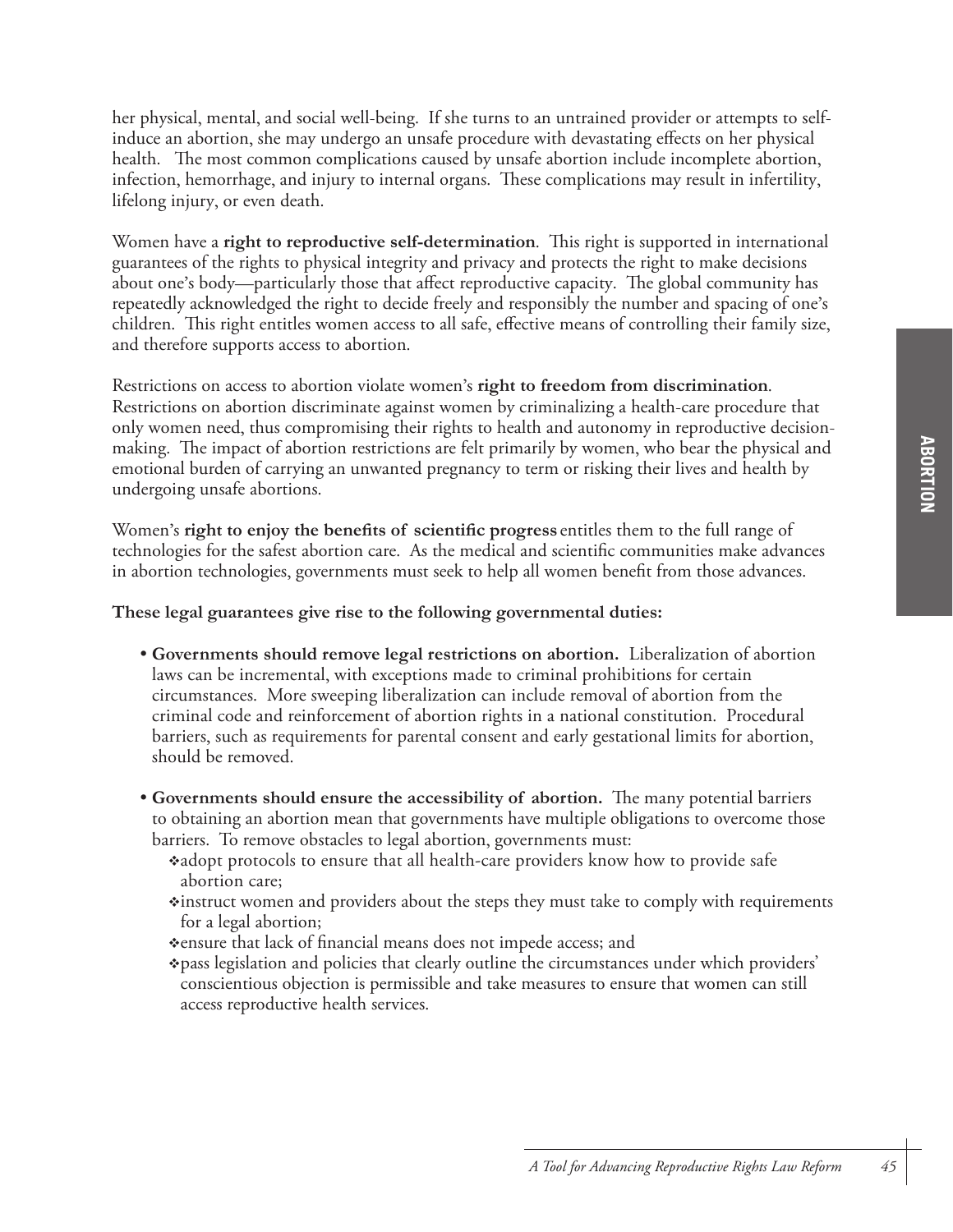• **Governments should take measures to approve the full range of abortion technologies, including medical abortion.** To ensure that all women have access to medical abortion in a safe setting staffed with properly trained providers, governments should officially approve medical abortion protocols and remove barriers to the regimen.

# **1. MEASURES TO REMOVE RESTRICTIONS ON ABORTION**

Abortion has historically been addressed in national criminal codes. Many governments have liberalized their abortion laws by amending the criminal law to create exceptions to the general criminal prohibition. Thus, in many countries, abortion continues to be regarded as a crime, albeit one that is not punishable under limited circumstances. In **Nepal,** abortion has been liberalized through incremental reform of the criminal law. Because ongoing criminalization reinforces the stigma associated with the procedure and serves to discourage health-care providers from offering it, advocates for abortion rights have recommended that abortion be removed entirely from national criminal codes. **South Africa** has gone further, not only decriminalizing abortion but also recognizing an affirmative right to the procedure. In addition, procedural barriers to abortion may deny access even in countries where abortion is legal on broad grounds. In recent legislation, **France** addressed two barriers to access gestational time limits and a parental authorization requirement.

## **Abortion Laws Worldwide**

Fifty-four countries, representing 41% of the world's population, allow women to obtain abortions without restriction to reason. While some of these countries impose procedural barriers to abortion access, such as parental authorization requirements or requirements for counseling, their abortion laws rank among the world's most liberal.

The rest of the world's nations impose varying levels of restrictiveness. The most restrictive countries are those that permit abortion only to save a woman's life or make no explicit exception to sweeping prohibitions on abortion. Seventy-two countries, representing 26% of the world's population, fall into this most restrictive category (with 34 making explicit exceptions for life-saving abortions).

The second most restrictive category includes abortion laws that permit abortion to save a woman's life and protect her physical health. Thirty-five countries, home to 10% of the world's population, fall into this category.

Twenty countries, in which nearly 3% of the world's population lives, explicitly allow abortion to preserve a woman's life, physical health, and mental health; mental health can encompass anything from the trauma of rape to socioeconomic hardship, depending on the country's definition.

Finally, 14 countries, representing 21% of the world's population, allow abortion not only to protect a woman's life and health, but also on socioeconomic grounds, which include social and financial hardship and consideration of a woman's ability to care for her family.

It is important to note that countries in every category of restrictiveness may also permit abortion on grounds of rape, incest, and fetal impairment.

Source: CENTER FOR REPRODUCTIVE RIGHTS, THE WORLD'S ABORTION LAWS (2005).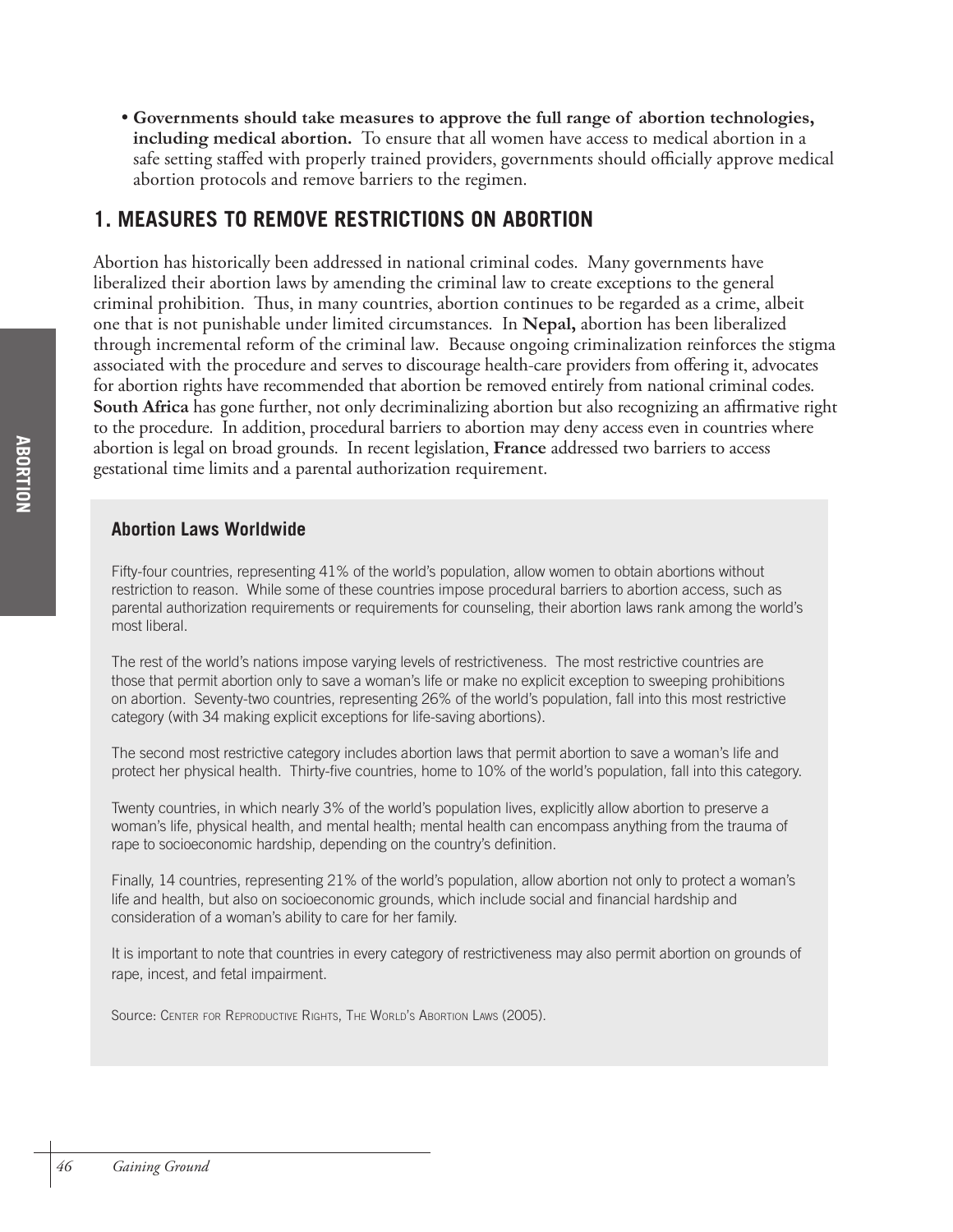## **A. Nepal Permits Abortion on Broad Grounds**

*Historically, abortion in Nepal was strictly prohibited except when carried out for the purpose of "welfare," although the law did not clearly state which circumstances would qualify for this exception. 7 Between 20% and 60% of obstetric and gynecological admissions at major hospitals were due to complications from unsafe abortion.8 In addition, criminal penalties were enforced against women who allegedly had abortions, resulting in the imprisonment of young girls and women accused of terminating their pregnancies.9 In 2002, following years of organizing and leadership by advocates for women's rights and health, Nepal significantly liberalized its abortion law to permit the procedure on broad grounds.10*

Nepal recently amended its restrictive abortion law with the adoption of the Eleventh Amendment to the Muluki Ain (national legal code), which went into effect on September 26, 2002.11The Eleventh Amendment changes the homicide provisions of the national code.

## *Grounds on which abortion is not punishable*

The amendment legalizes abortions that are performed by a government-approved physician under the following conditions:

#### *Abortion on request*

A woman may have an abortion at her request during the first 12 weeks of pregnancy. All that is required is her voluntary consent. 12

#### *Rape or incest*

A pregnancy resulting from rape or incest may be terminated up to 18 weeks of gestation. 13

## *Life, health, and fetal impairment*

A woman may have an abortion at any time during the pregnancy when her life or physical or mental health is at risk, or if there is a risk of fetal impairment. To have an abortion on these grounds a woman must have the recommendation of an authorized medical practitioner and she must give her consent. 14

No spousal consent is necessary for an abortion and the law makes no distinction between married and unmarried women. 15

#### *Provisions on sex-selective abortion*

The law prohibits anyone from forcing, coercing, "tricking," or providing incentives to a pregnant woman to have a sex-based abortion or to determine the sex of the fetus for the purpose of abortion. Violators of these prohibitions are subject to imprisonment of one year. Anyone who performs or forces a pregnant woman to undergo a sex-selective abortion is punishable with additional imprisonment of one year. 16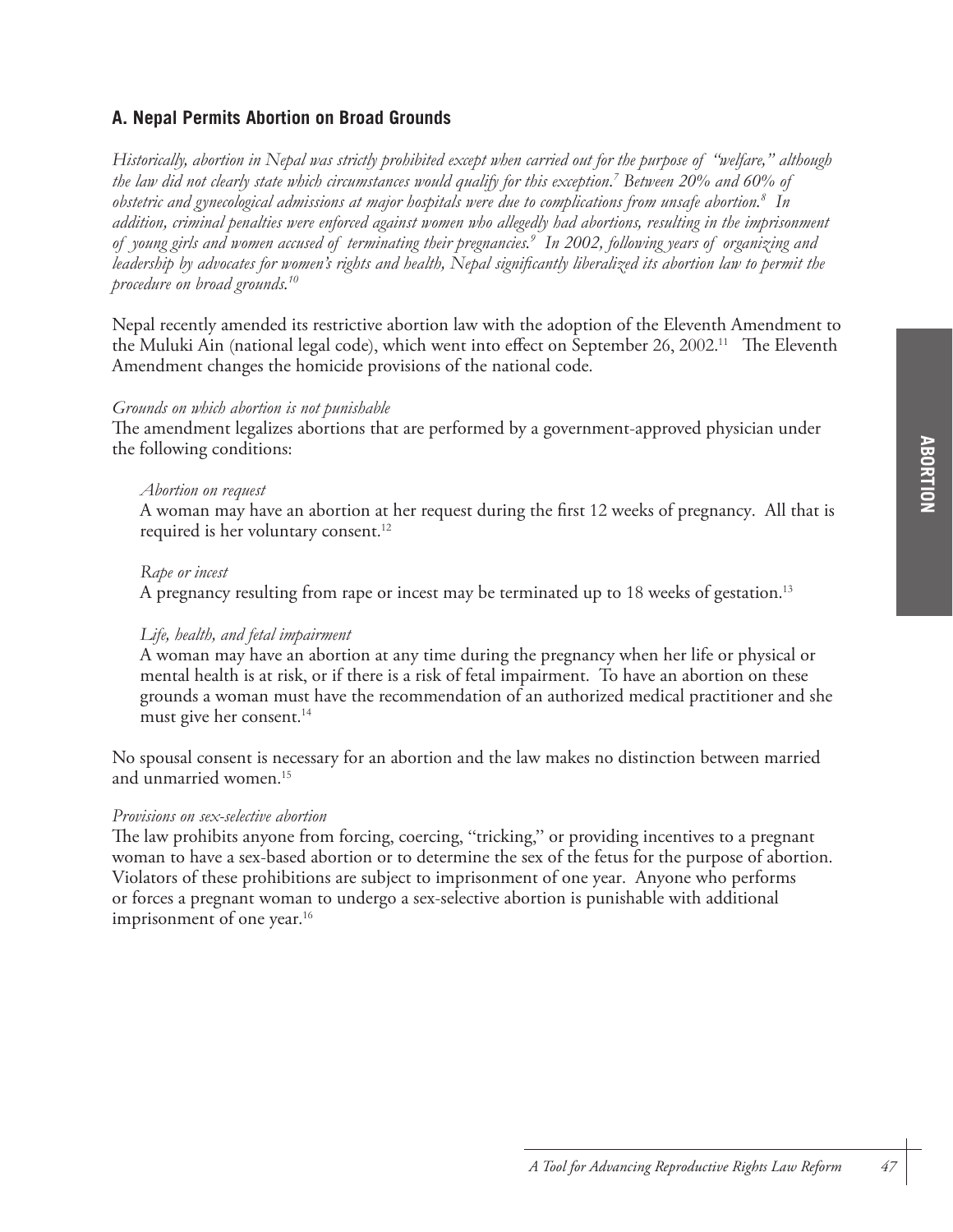## **B. South African Constitution Protects the Right to Abortion**

*In South Africa, recognition of the right to safely terminate a pregnancy followed the fall of the racist apartheid regime in 1994. After decades of inconsistent application of South Africa's restrictive abortion law—which effectively denied safe abortion services to low-income women but not to wealthier women, who were able to pay for quality services in clinics access to safe abortion was recognized as a matter of social justice and human rights. The Reproductive Rights Alliance, a coalition of nongovernmental organizations (NGOs) devoted to human rights, health, and development, was instrumental in bringing about the liberalization of the abortion law.17 Successful advocacy approaches included focusing on the human rights and public health dimensions of unsafe abortions.18 A national study of morbidity and mortality related to unsafe abortion, especially the high health-system costs of addressing complications from unsafe abortion, made a strong impact on politicians during the public hearings that were held over whether the abortion law should be liberalized.19 South Africa's Choice on Termination of Pregnancy Act of 1996 is the most liberal abortion law in Africa.20*

## *Constitutional protection of reproductive decision-making*

The Bill of Rights of the 1996 Constitution of South Africa, in section 12, grants citizens "the right to bodily and psychological integrity, which includes the right to make decisions concerning reproduction and [the right] to security in and control over their body...  $\cdot$ "<sup>21</sup> In addition, section 27 of the constitution provides that everyone has "the right to have access to…health care services, including reproductive health care… ."22

These constitutional protections are reinforced in national abortion legislation.

## *Grounds on which abortion is legal*

The Choice on Termination of Pregnancy Act legalizes abortions that are performed under the following conditions:

## *Abortion on request*

A woman may have an abortion at her request during the first 12 weeks of pregnancy. Abortion under these circumstances may be performed by medical practitioners or midwives.<sup>23</sup>

## *Abortion on broad indications*

An abortion may be performed up to 20 weeks of gestation by a medical practitioner if she or he believes that the pregnancy poses a risk to the woman's physical or mental health, there is a substantial risk that the fetus would suffer from a severe physical or mental impairment, the pregnancy resulted from rape or incest, or continuing the pregnancy would significantly affect the social or economic circumstances of the woman. 24

## *Life or fetal impairment*

Abortion is available at any time if a medical practitioner, after consultation with another medical practitioner or registered midwife, believes that the continued pregnancy poses a threat to the woman's life or would result in fetal impairment or injury. 25

## **C. France Reduces Procedural Barriers to Abortion**

*According to a representative of the French Health Ministry, the removal of parental consent requirements for abortion protects the rights and safety of minors whose physical and emotional well-being can be threatened by having to seek parental consent.26*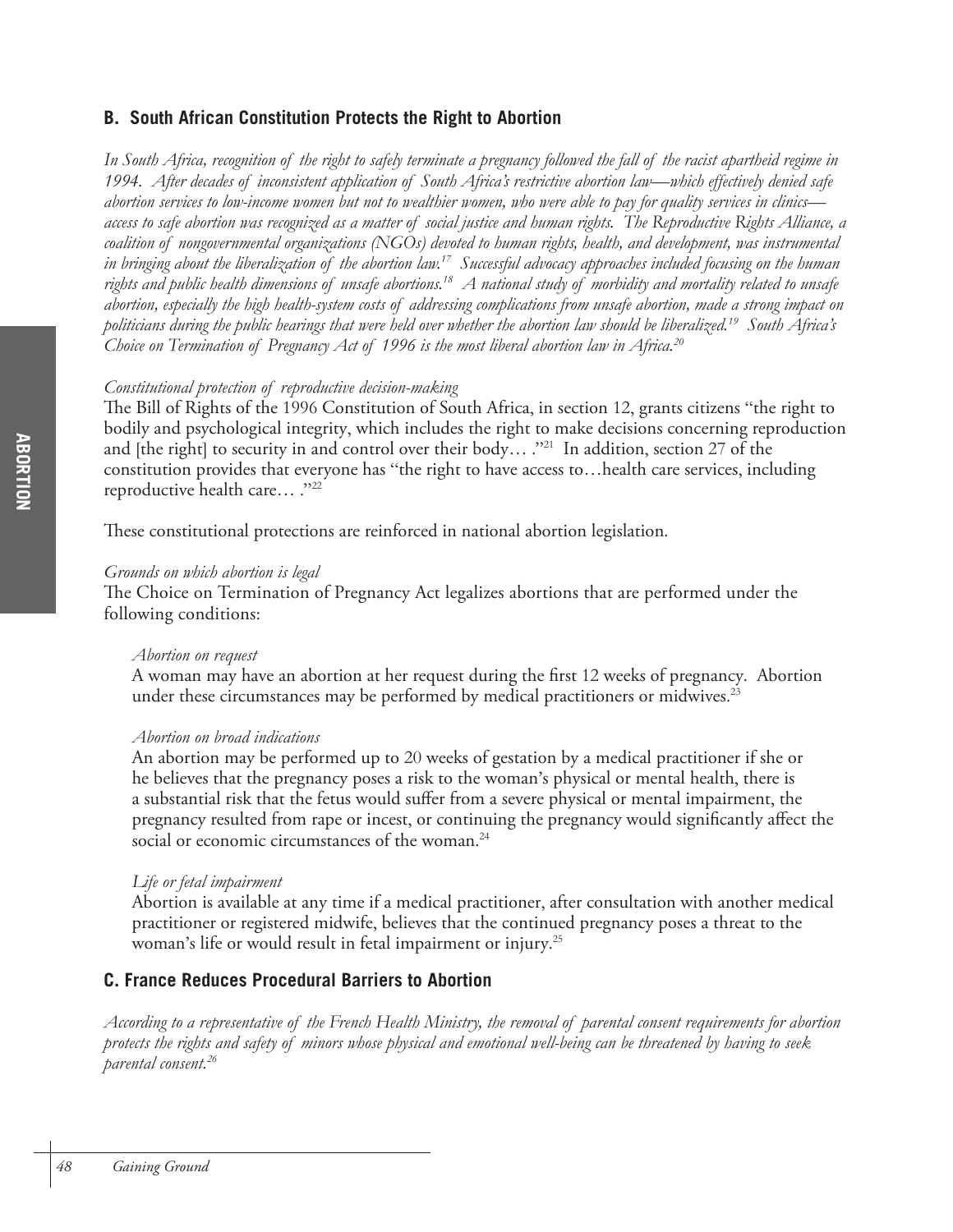In 2001, France enacted legislation that extended the gestational period in which abortion is legal without restriction from 12 weeks of pregnancy to 14 weeks. France also removed the parental consent requirement; minors who present at a health facility seeking an abortion are only required to be accompanied by an adult of their choosing. 27

# **2. MEASURES TO ENSURE ACCESS TO ABORTION**

Abortion legalization by itself does not guarantee access to abortion services. This is particularly true in countries where abortion has historically been criminalized and the health system is unaccustomed to providing the procedure. Health-care providers must receive protocols and training on abortion procedures, as was done in **Ethiopia** following a recent legal reform. In addition, in order for incremental liberalizations of restrictive abortion laws to have an effect, governments must give health-care providers guidance on how to interpret narrow exceptions to legal prohibitions on abortion. This guidance can take the form of regulations to implement abortion reform, such as those adopted by the **Federal District of Mexico**. The district took additional measures to address access to abortion, recognizing that where funding for abortions for low-income women is not guaranteed, relatively few women will be able to take advantage of legal abortion services. Finally, it addressed conscientious objections and conscience clauses, which permit medical providers to refuse to provide certain health services on the basis of religious or moral objections. Because these service refusals can limit the availability of abortion, the Federal District took measures to narrow the scope of conscientious objection.

## **A. Ethiopia Adopts Guidelines on Safe Abortion Services**

*Prior to 2004, abortion was permitted in Ethiopia only to save a woman's life, protect her health, and in cases of rape. Representatives of civil society, including medical providers, lawyers, and international NGOs participated in the national debate over liberalization of the abortion law.28 According to the new penal code, adopted in 2004, abortion is not punishable when it is performed to save a woman's life or health; in cases of rape, incest, and serious fetal impairment; and when a pregnant woman lacks the capacity to care for a child because of her age or physical or mental health.29 A major step toward implementing the new law came with the Ministry of Health's release of guidelines for safe abortion services.30* 

In June 2006, the Ethiopian Ministry of Health issued *Technical and Procedural Guidelines for Safe Abortion Services in Ethiopia*, which set out basic principles and standards for the delivery of abortion care. 31

## *Recognition of the duty to address maternal mortality and protect rights*

According to the guidelines, underlying the government's commitment to improving abortion care are the high rates of maternal mortality and morbidity in Ethiopia, the country's duties under international human rights treaties and consensus documents, and the mandates of Ethiopia's own constitution and national policies. 32

## *Woman-centered care*

The guidelines focus on two types of care related to pregnancy termination: woman-centered abortion care and postabortion care. "Woman-centered abortion care" is defined as "a comprehensive approach to providing abortion services that takes into account the various factors that influence a woman's individual mental and physical health needs, her personal circumstances, and her ability to access services." According to the guidelines, this care includes services "that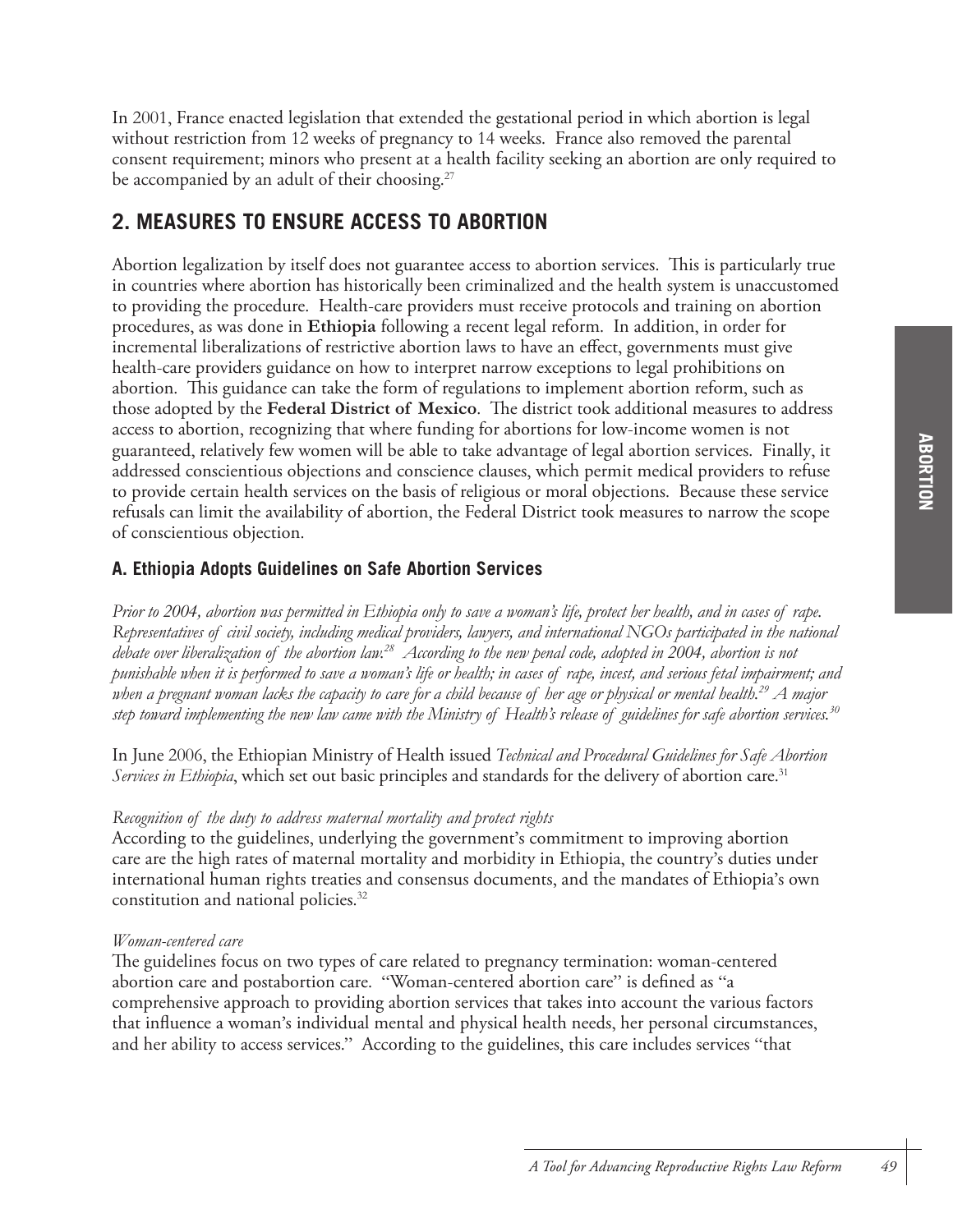support women in exercising their sexual and reproductive rights." Postabortion care is a set of comprehensive services for women who present at health-care facilities with complications following a spontaneous abortion or an attempted pregnancy termination.<sup>33</sup>

#### *Clarification of legal requirements for abortion*

The guidelines provide an official interpretation of the legal framework for abortion, which includes the following stipulations:

- abortions should be provided within three days of a woman's request;
- a woman seeking an abortion on the grounds of rape or incest is not required to submit evidence of the criminal act or identify the offender; and
- a woman seeking an abortion on the grounds that she is a minor and unable to care for a child is not required to present proof of age. 34

## *Counseling*

The guidelines' provisions on abortion care address counseling and informed decision-making.<sup>35</sup>

#### *Measures to expand access*

The guidelines also set out procedures for both medical (see text box below) and surgical abortions. In addition, the guidelines explicitly allow mid-level providers, such as clinical nurses and midwives, to provide comprehensive abortion services, including manual vacuum aspiration and medical abortion. 36

## **B. Federal District of Mexico Requires Public Health Facilities to Offer Abortion**

*In 2000, the Federal District of Mexico amended its penal code to remove penalties for abortions performed when a woman's health is in danger, in cases of fetal impairment, and when the pregnancy being terminated resulted from nonconsensual artificial insemination. The exceptions previously recognized under the law—in cases of rape, danger to a woman's life, and unintentional abortion caused by accident—all remain in effect.37 The implementing regulations issued by the District Secretariat of Health in 2002 require health-care facilities to ensure the accessibility of abortion in circumstances where it is legal. Very significantly, in 2004, the public health code was amended to further reinforce the duty of health-care facilities to make abortion accessible, including their duty to limit the scope of "conscientious objections."*

## *Regulations for Health Care Providers*

## *Recognition that "health" includes mental health*

The District Secretariat of Health explicitly interprets the penal code's provision permitting abortion when a woman's health is at risk to include risks to mental health, as well as to physical health.38

## *Public Health Code Reforms*

## *Services offered free of charge*

In 2004, the Federal District of Mexico amended its public health code to require that, in cases where abortion is legal, public health institutions perform abortions free of charge and under safe conditions. 39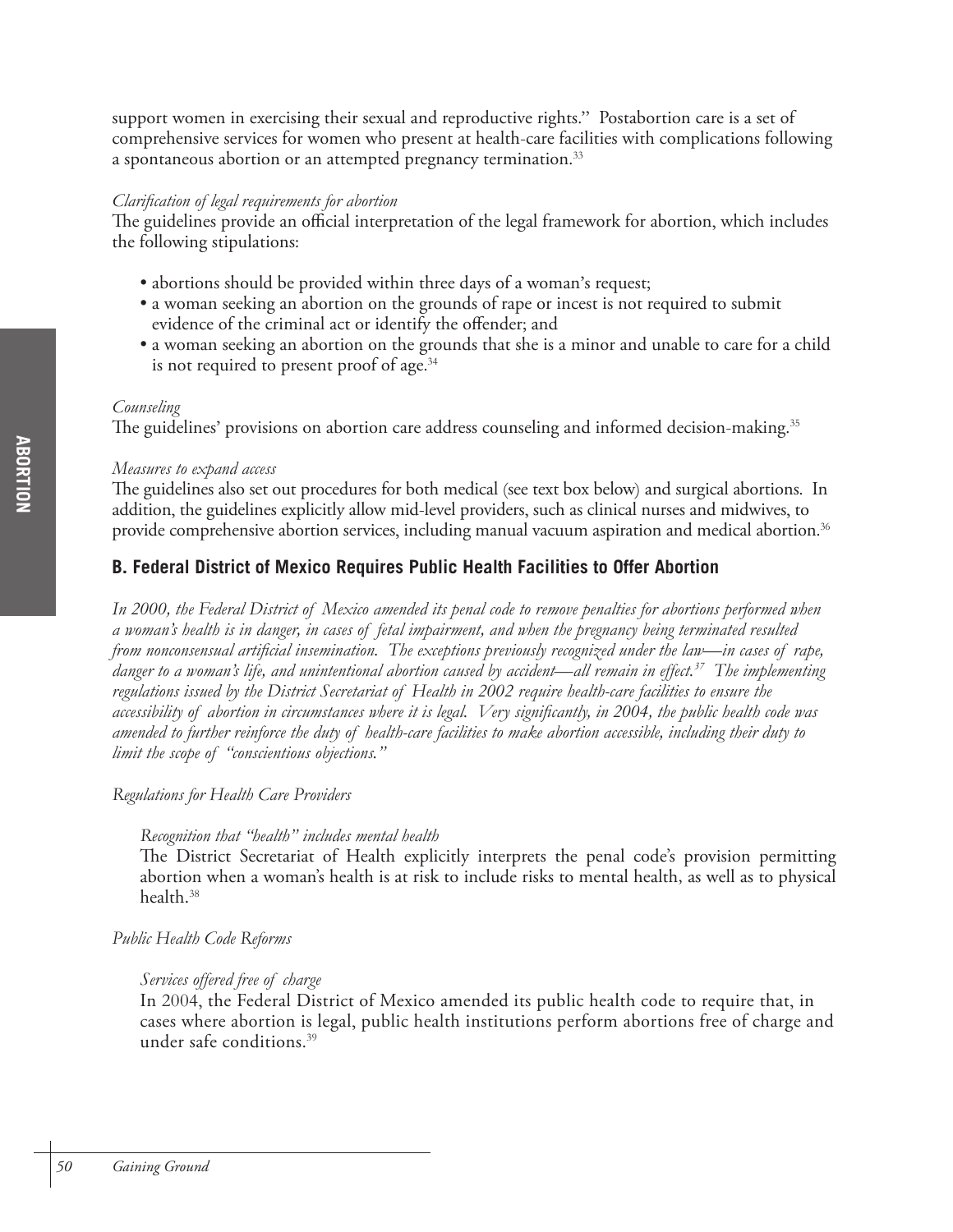## *Timely and accurate information*

The law also requires that pregnant women be provided with timely and accurate information on options other than abortion and on the effects of abortion on their health. 40

## *Limits on "conscientious objection"*

A legal abortion should be carried out within five days of a woman's request. Health providers who oppose abortion on religious grounds or personal convictions may refuse to provide one, but they must refer the pregnant woman to a physician who is willing to perform the procedure. Providers may not refuse to perform abortions in emergency situations where the pregnancy threatens the health or life of the pregnant woman. Public health institutions are required to ensure that services are provided in a timely manner and that personnel who are not opposed to abortion are available to provide the procedure.<sup>41</sup>

# **3. AVAILABILITY OF THE FULL RANGE OF ABORTION TECHNOLOGIES**

Medical advancements have steadily improved the abortion technologies available to women. For example, vacuum aspiration has replaced sharp curettage as the favored surgical abortion method, which has made the procedure considerably safer and more comfortable. 42 The recent availability of nonsurgical, medical methods of pregnancy termination gives women yet another choice. Mifepristone is registered for use as a method of medical abortion in at least 36 countries.<sup>43</sup> Studies of women and physicians in France, Great Britain, and Sweden, where medical abortion with mifepristone has been legal for more than a decade,<sup>44</sup> provide ample evidence that the regimen is safe, effective, and accepted by women. Medical abortion has recently been approved in Vietnam, for example, where it is included in guidelines for reproductive health-care delivery.

## **What Is Medical Abortion?**

Medical abortion is an early, safe, and effective alternative to surgical abortion that generally involves the use of two medicines to end a pregnancy. The most common regimen calls for an oral dose of mifepristone, a drug that blocks progesterone receptors and thereby detaches the embryo from the uterus, which is followed by a dose of misoprostol up to 48 hours later; misoprostol is a prostaglandin analog that causes uterine contractions in order to complete the abortion.<sup>45</sup> This regimen, which can be initiated as soon as pregnancy is confirmed,<sup>46</sup> is approximately 95% effective.<sup>47</sup> Most countries that have approved medical abortion regimens permit their use up to seven weeks' gestation; Sweden and the United Kingdom permit medical abortion up to nine weeks of pregnancy.<sup>48</sup> Mifepristone, which was first approved for medical abortion in France in 1988, is also commonly known by its original French name, RU-486.<sup>49</sup>

Medical abortion should not be confused with emergency contraception (EC). While medical abortion terminates pregnancy, EC prevents it. EC includes emergency contraceptive pills, which are generally taken within 72 hours of unprotected sex, and the copper-T intrauterine device, which may be inserted up to seven days after unprotected sex.<sup>50</sup> While EC is thought to prevent pregnancy in a variety of ways, depending on where a woman is in her menstrual cycle,<sup>51</sup> recent scientific research indicates that the most popular method of EC appears to work by preventing a woman from ovulating.<sup>52</sup> No form of EC is effective once implantation has begun, meaning that EC cannot interfere with an existing pregnancy.<sup>53</sup>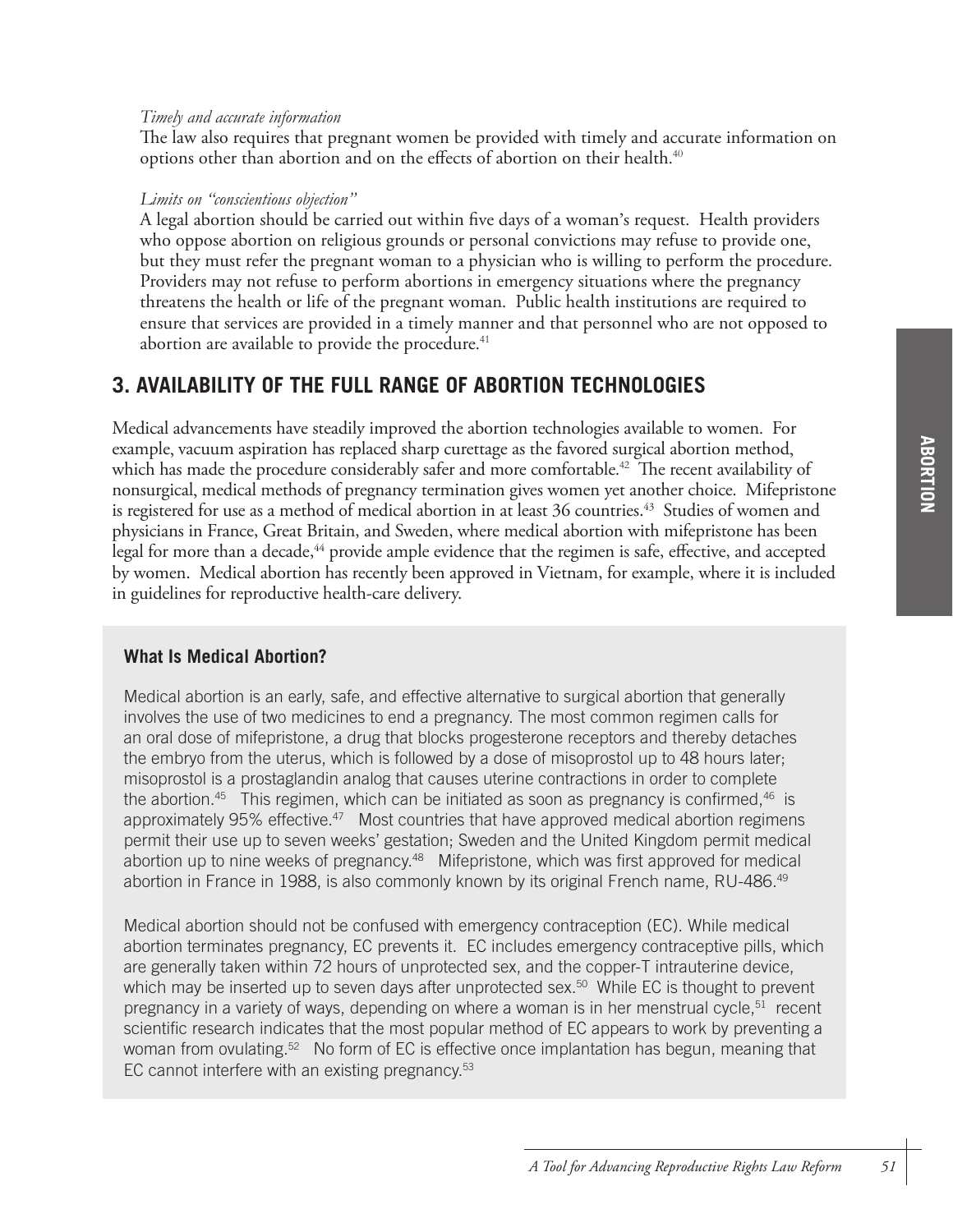## **A. Vietnam Includes Medical Abortion in Reproductive Health Norms**

*Abortion in Vietnam is legal and relatively unrestricted. Services are widely available in the public health-care system, even in rural areas.54* 

In 2002, with the release of its National Standards and Guidelines for Reproductive Health Care Services, <sup>55</sup> Vietnam took steps toward medical abortion provision at public facilities.

## *Restrictions on facilities and providers*

The guidelines permit medical abortion up to 49 days of gestation and only doctors trained in medical abortion are allowed to offer it. Services are available at only the central and provincial levels. Women who live more than 30 minutes away from the facility may not use this abortion method. 56

## *Emphasis on counseling*

Counseling should provide information about all available abortion methods, including medical abortion; the complications and side effects of medical abortion, as well as danger signs of complications; what to expect when taking the medicine; the timing of a woman's recovery of fertility; postabortion contraceptive advice; and the importance of the two-week follow-up appointment. 57 General provisions on counseling focus on the particular needs of adolescents and women who have experienced violence.<sup>58</sup>

## *Short period of observation*

The guidelines recommend that the drugs be administered under medical supervision at the clinic, with 15 minutes of observation following the mifepristone dose and four hours of observation following the dose of misoprostol. 59

## *Follow-up care*

A follow-up examination is to be given two weeks later to determine whether the abortion is complete and to check for bleeding.<sup>60</sup>

# **CONCLUSION**

There are numerous legal fronts on which to pursue recognition of a woman's right to access safe abortion services. NGOs can continue to fight for law reform that broadens the grounds for legal abortion, takes abortion out of the realm of criminal law, recognizes an affirmative right to have an abortion, and reduces procedural barriers to the procedure. An incremental approach, one that promotes access where abortion is legal on some grounds, is also gaining in settings with relatively restrictive laws. Some specific means of improving access include providing clear procedures for obtaining an abortion, ensuring abortion funding, and limiting providers' legal ability to opt out of abortion service provision. In addition, women should have access to the full range of abortion technologies.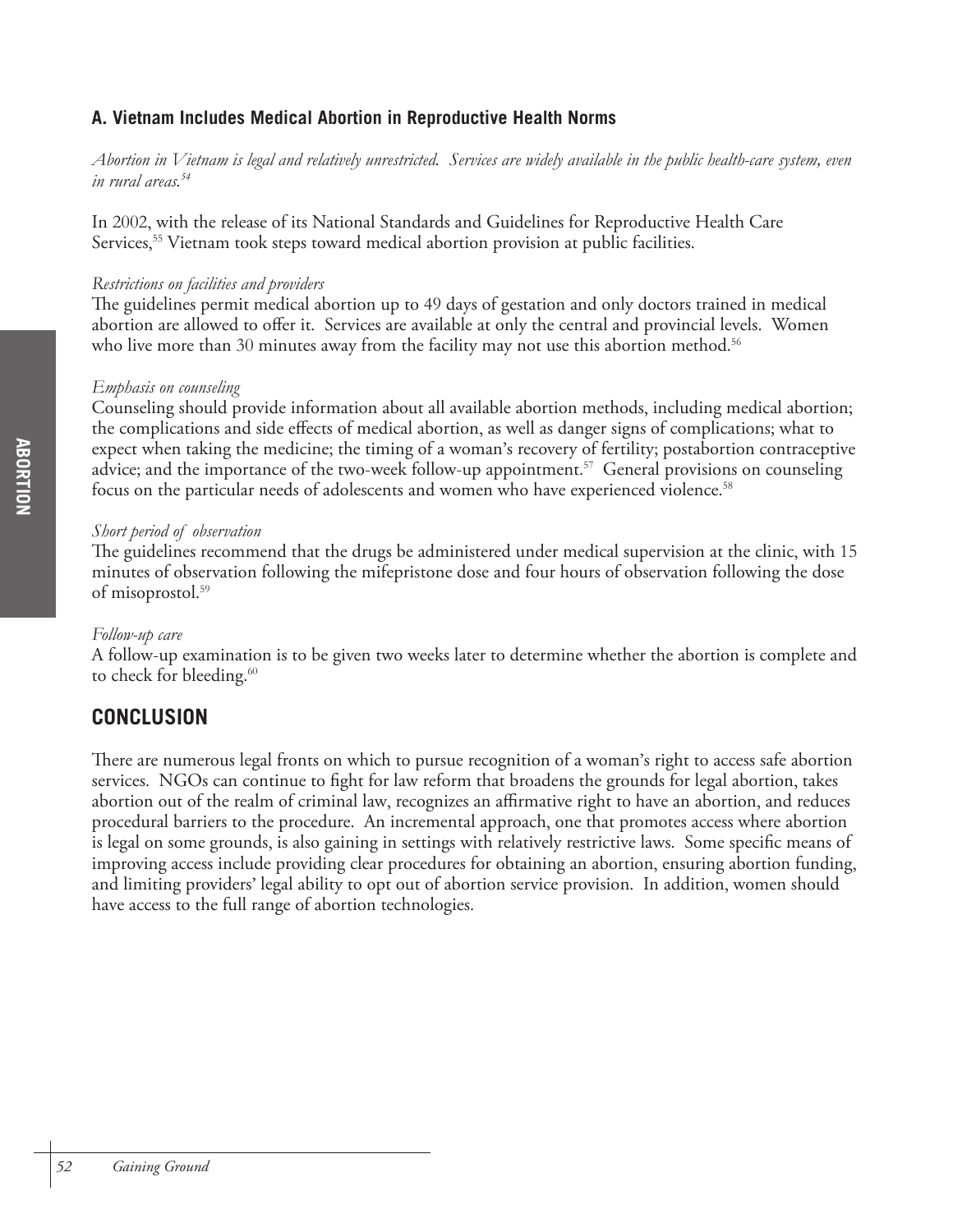- 1. GLOBAL HEALTH COUNCIL, PROMISES TO KEEP: THE TOLL OF UNINTENDED PREGNANCIES ON WOMEN'S LIVES IN THE DEVELOPING WORLD 3 (2002).
- 2. WHO, SAFE ABORTION: TECHNICAL AND POLICY GUIDANCE FOR HEALTH SYSTEMS 12 (2003) [hereinafter WHO, SAFE ABORTION GUIDANCE].
- 3. WHO*,* SPECIAL PROGRAMME OF RESEARCH, DEVELOPMENT AND RESEARCH TRAINING IN HUMAN REPRODUCTION, PREVENTION OF UNSAFE ABORTION: THE PERSISTENT PUBLIC HEALTH PROBLEM, www.who.int/reproductive-health/unsafe\_ abortion/ (last visited Nov. 20, 2006).
- 4. *Id.*
- *5.* WHO, SAFE ABORTION GUIDANCE, *supra* note 2, at 14.
- 6. *Id.* at 12.
- 7. Muluki Ain, 2020 (1963), No. 28, Chapter on Homicide; CENTER FOR REPRODUCTIVE RIGHTS, ABORTION IN NEPAL: WOMEN IMPRISONED 38–39 (2002).
- 8. Anand Tamang, *Preventing Unsafe Abortions to Save Women's Lives: Issues and Challenges,* Presentation at Meeting on Provision of Women's Reproductive Rights in the Eleventh Amendment of Muluki Ain (Civil Code) 2020 (Mar. 8, 2001).
- 9. CENTER FOR REPRODUCTIVE RIGHTS, ABORTION IN NEPAL: WOMEN IMPRISONED (2002).
- 10. Center for Reproductive Rights*, Fourteen Nepalese Women Freed for Abortion-related Offenses; Others Continue to Languish in Prison* (November 2004), http://www. reproductiverights.org/ww\_asia\_nepal.html.
- 11. *Women's groups hail passage of abortion bill*, KATHMANDU POST, Sept. 28, 2002, http://www.nepalnews.com.np/ contents/englishdaily/ktmpost/2002/sep/sep28/index.htm#2.
- 12. Muluki Ain (Eleventh Amendment), 2059 (2002), No. 28(a), Chapter on Life (unofficial translation on file with Center for Reproductive Rights).
- 13. *Id.*
- 14. *Id.*
- 15. *Id. See* CENTER FOR REPRODUCTIVE RIGHTS, WOMEN OF THE WORLD: LAWS AND POLICIES AFFECTING THEIR REPRODUCTIVE LIVES—SOUTH ASIA 131 (2004).
- 16. Muluki Ain (Eleventh Amendment), *supra* note 12.
- 17. Barbara Klugman and Sanjani Jane Varkey, The Women's Health Project, *From Policy Development to Policy Implementation: The South African Choice on Termination of Pregnancy Act, in* ADVOCATING FOR ABORTION ACCESS: ELEVEN COUNTRY STUDIES 257 (Barbara Klugman & Debbie Budlender, eds., 2001).
- 18. *Id.* at 251, 256.
- 19. *Id.* at 258
- 20. No. 92 of 1996: Choice on Termination of Pregnancy Act, No. 1891, Nov. 22, 1996, sec. 2(1) (S. Afr.) *available at* http://www.info.gov.za/acts/1996/a92-96.pdf.
- 21. CONST. OF THE REPUBLIC OF S. AFR., ch. 2, sec. 12(2) (1996).
- 22. *Id.* ch. 2, sec. 27.
- 23. No. 92 of 1996: Choice on Termination of Pregnancy Act,

No. 1891, *supra* note 20, arts. 2(1)(a), 2(2).

- 24. *Id.* art. 2(1)(b).
- 25. *Id.* art. 2(1)(c).
- 26. Karen Birchard, *Abortion Laws Align France with Neighbours: Girls Under 18 No Longer Need Parental Consent*, 36 MEDICAL POST, No. 37, November 7, 2000, *available at* www. medicalpost.com/mpcontent/article.jsp?content=/content/ EXTRACT/RAWART/3637/71A.html.
- 27. Law No. 2001-588 of July 4, 2001 on Voluntary Interruption of Pregnancy and on Contraception, J.O. No. 156, July 7, 2001, p. 10823 (Fr.).
- 28. Ipas, *Ipas in Ethiopia* (2005), *available at* http://www.ipas. org/english/where\_ipas\_works/africa/ethiopia/index.pdf.
- 29. Proclamation No. 414/2004, Criminal Code of the Federal Democratic Republic of Ethiopia, bk. V, tit. 1, ch. 1, sec. 1, art. 551, *available at* http://mail.mu.edu.et/~ethiopialaws/ criminalcode/criminalcodepage.htm.
- 30. ETHIOPIAN FEDERAL MINISTRY OF HEALTH, TECHNICAL AND PROCEDURAL GUIDELINES FOR SAFE ABORTION SERVICES (2006).
- 31. *Id.*

- 33. *Id.* at 5-7.
- 34. *Id.* at 7-12.

- 36. *Id.* at 22-26.
- 37. *Decreto por el que se reforman y adicionan diversas disposiciones del codigo penal para el distrito federal y del codigo de procedimientos penales del distrito federal* [Decree to Reform and Add Various Provisions to the Penal Code and the Code of Criminal Procedure of the Federal District of Mexico], GACETA OFICIAL DEL DISTRITO FEDERAL, Aug. 24, 2000 (Mex.).
- 38. *Circular/GDF-SSDF/02/02: Lineamientos Generales de Organización y Operación de los Servicios de Salud Relacionados con la Interrupción del Embarazo en el Distrito Federal* [General Procedures for the Organization and Operation of Health Services Related to the Interruption of Pregnancy in the Federal District of Mexico], GACETA OFICIAL DEL DISTRITO FEDERAL, April 23, 2002 (Mex.).
- 39. *Decreto que reforma los artículos 145 y 148 del nuevo código penal para el distrito federal y se adicionan los artículos 16 bis 6 y 16 bis 7 a la ley de salud para el distrito federal* [Decree to Reform Articles 145 and 148 of the New Penal Code and Articles 16 bis 6 and 16 bis 7 of the Health Law of the Federal District of Mexico], GACETA OFICIAL DEL DISTRITO FEDERAL, Jan. 27, 2004 (Mex.).
- 40. *Id.* at 16 bis 6.
- 41. *Id.* at 16 bis 7.
- 42. WHO, SAFE ABORTION GUIDANCE, *supra* note 2, at 32-33.
- 43. Gynuity Health Projects, *Mifepristone Approval* (updated Feb. 14, 2006), http://www.gynuity.org/documents/mife\_ approval\_2005\_listupdated0206.pdf.
- 44. Mifepristone was registered for use as an abortifacient in

<sup>32.</sup> *Id.* at 1-4.

<sup>35.</sup> *Id.* at 12.